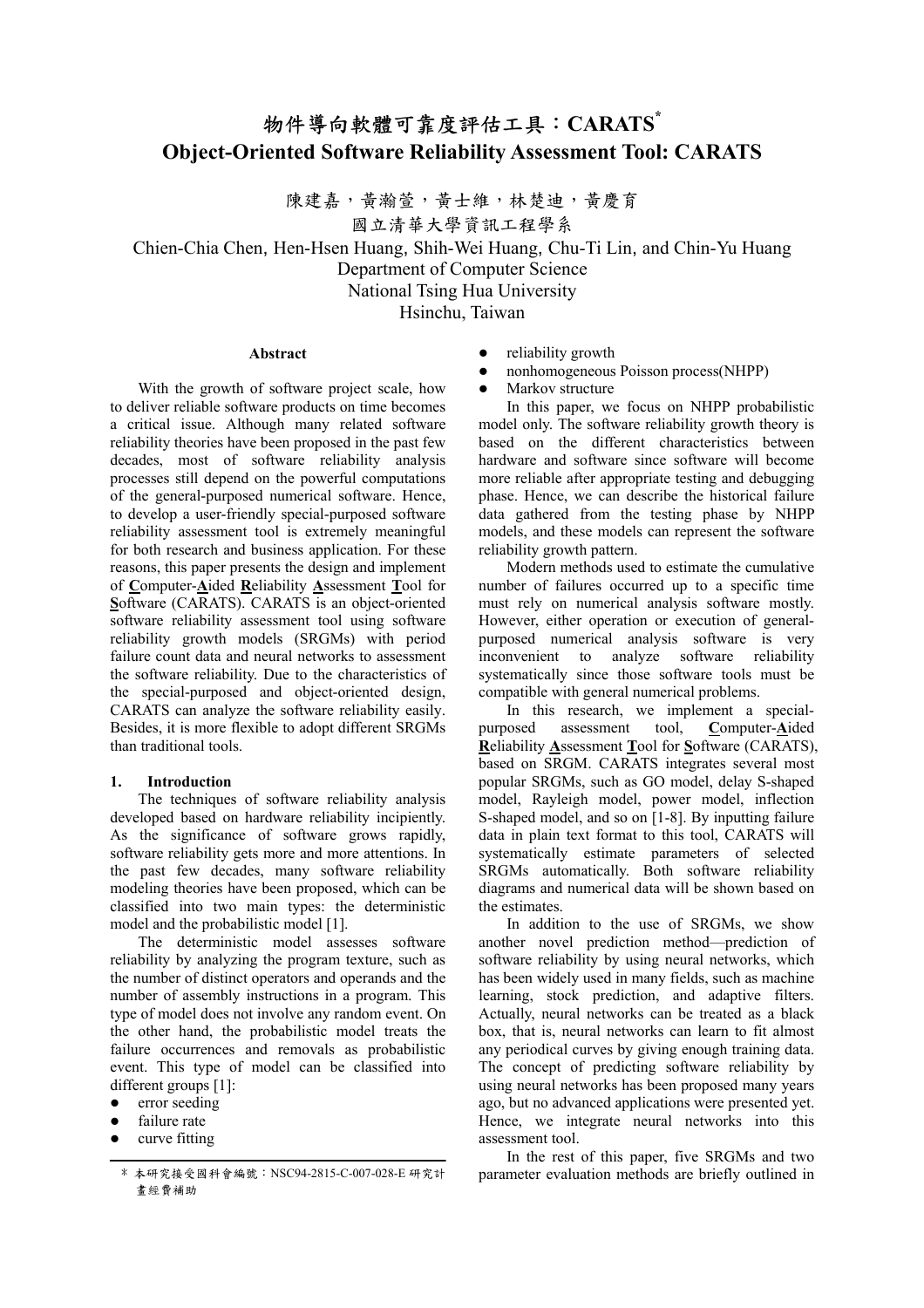Section 2. In addition, Section 2 also shows how to predict software reliability by using neural networks. The implementation details of CARATS are shown in Section 3. Besides, Section 4 presents a set of real software reliability assessment results. Finally, some conclusions are given in Section 5.

## **2. Background**

In this section, we briefly go through the technical backgrounds of CARATS. We only mention the fundamental theories of our implementations very shortly.

# **2.1 Software Reliability Growth Model**

We have mentioned that the concept of software reliability comes from the concept of hardware reliability. Compared with software, the physical characteristics make the reliability of hardware decrease gradually with time. Eventually, it is economically impractical or too unreliable to continue in service. However, software cannot be treated as hardware because software does not wear out as time goes by. In other words, software reliability grows with the proceeding of testing and debugging.

The process of estimating the reliability of specific software through SRGMs consists of: (i) gathering historical failure data in the testing phase, and (ii) evaluating suitable value of selected SRGMs parameters based on the given failure data.

Traditionally, there are two common types of failure data: time-domain and interval-domain data. The time-domain data involve the individual times for each occurred failure or the times between two succeeded failures, so we also call this kind of failure data "time between failure (TBF)" data format. The interval-domain data count the cumulative number of failures occurred in a fixed period. Hence, we call this kind of failure data "period failure count (PFC)" data format.

# **2.1.1 Goel-Okumoto NHPP Model**

The Goel-Okumoto NHPP model is known as GO model, which was proposed by Goel and Okumoto in 1979 [1-5]. The GO model is characterized by the following mean value function:

$$
m(t) = N\left\{1 - \exp(-\varphi t)\right\},\tag{1}
$$

where *N* is the number of initial faults in the software, and  $\varphi$  is the fault detection rate.

#### **2.1.2 Delayed S-Shaped Model**

The delayed S-shaped model was proposed by Yamada in 1984 [1, 3-6]. This model is characterized by the following mean value function:

$$
m(t) = N \{1 - (1 + \rho \ t) \exp(-\rho \ t) \}, \tag{2}
$$

where *N* is the number of initial faults in the software, and  $\rho$  is the fault removal (failure detection and fault isolation) rate parameter.

#### **2.1.3 Rayleigh Model**

The Rayleigh model is a member of the family of the Weibull distribution [7] and is characterized by the following mean value function:

$$
m(t) = N\left\{1 - \exp\left(-\lambda t^2\right)\right\},\tag{3}
$$

where *N* is the number of initial faults in the software. and  $\lambda$  is the failure rate parameter.

#### **2.1.4 Power Model**

The power model was proposed by Crow in 1974 [8]. This model is characterized by the following mean value function:

$$
m(t) = N \cdot t^{\lambda}, \tag{4}
$$

where *N* is the scale parameter that can be treated as the number of failures in the software, and  $\lambda$  is the shape parameter.

## **2.1.5 Inflection S-Shaped Model**

The inflection S-shaped model was proposed by Ohba in 1984 [1, 3-6]. This model is characterized by the following mean value function:

$$
m(t) = N \frac{1 - \exp(-\varphi t)}{1 + \psi \cdot \exp(-\varphi t)},
$$
\n(5)

where *N* is the number of initial faults in the software,  $\varphi$  is the failure detection rate, and  $\psi$  is the inflection parameter.

#### **2.2 Parameters Evaluation**

In Section 2.1, we introduced several popular SRGMs used in CARATS. After formulating these mathematical models, we still have to determine the parameters of each model. There are two famous methods to determine parameters: least squares estimation (LSE) and maximum likelihood estimation (MLE) [1, 4-5, 9-12].

We can evaluate suitable parameters of selected SRGM by minimizing the least square sum as the following:

$$
S = \sum_{k=1}^{n} [m_k - m(t_k)]^2 , \qquad (6)
$$

where  $m_k$  is the cumulative number of failures consumed in time  $(0, t_k]$ , and  $m(t_k)$  is the cumulative number of failures estimated by the given model.

Compared with LSE method, MLE method is much more complex. The likelihood function is defined as the following:

$$
L = \prod_{k=1}^{n} \frac{[m(t_k) - m(t_{k-1})]^{(m_k - m_{k-1})}}{(m_k - m_{k-1})!} \cdot \exp[-(m(t_k) - m(t_{k-1}))]
$$
\n(7)

where  $m_k$  is the cumulative number of failures observed in  $(0, t_k]$ , and  $m(t_k)$  is the cumulative number of failures estimated by the given model. Taking the logarithm of the likelihood function in (7), we have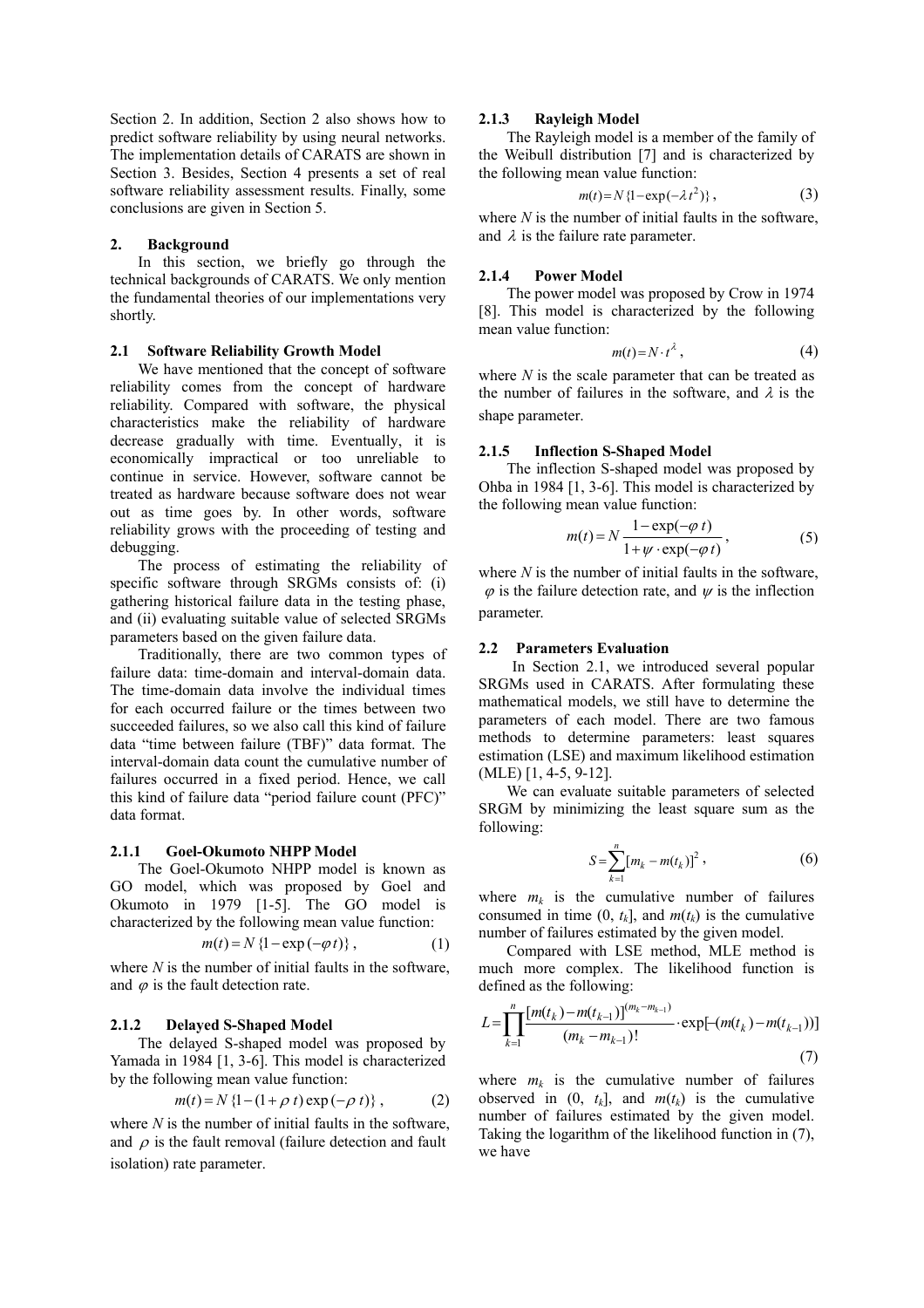$$
log(L) = \sum_{k=1}^{n} (m_k - m_{k-1}) \cdot log[m(t_k) - m(t_{k-1})]
$$

$$
- \sum_{k=1}^{n} [m(t_k) - m(t_{k-1})] - \sum_{k=1}^{n} log[(m_k - m_{k-1})!] \,. \tag{8}
$$

By replacing  $m(t_k)$  with the selected model formula and solving the partial differential equations, we can determine the value of each parameter.

However, these two methods discussed above are not suitable for our object-oriented design due to the lack of scalability, so we can also use a model independent alternative, which will be shown in Section 2.3.

# **2.3 Prediction of Software Reliability Using NN**

In this section, we present a parameter-free way to predict software reliability. Hence, we do not have to spend extra computing cost on determining the value of parameters.

Neural networks are constructed by variable number of neurons, and each one has its bias and weight. In the training process, neurons adjust their biases and weights to reach a given goal, and the final outputs are evaluated by a specific activation function, which is to limit the amplitude of output of a neuron [13]. After training with representative historical data, neural networks can predict the software reliability growth model.

# **3. System Description**

The UML class diagram of CARATS is shown in Fig. 1, which consists of five sub-diagrams.



Fig. 1 CARATS UML class diagram.

#### **3.1 Model Abstraction Module**

This module abstracts software reliability growth models. By extending this module, CARATS can adopt different SRGMs easily, which shows its

flexibility. The related UML class diagram of this module is shown in Fig. 2.

|                                                |             |                   | Model                                                                                                                                                                                                                 |
|------------------------------------------------|-------------|-------------------|-----------------------------------------------------------------------------------------------------------------------------------------------------------------------------------------------------------------------|
| DelayS Model Rayleigh Model<br><b>GO</b> Model | Power Model | InflectionS Model | +value(in list]] ; double, in count ; int, in c ; double) ; double<br>+d value(in list[] : double, in count : int, in c : double) : double<br>+mean_value(in list[] ; double, in count ; int, in c ; double) ; double |
|                                                |             |                   | +d mean value(in list[] ; double, in count ; int, in c ; double) ; double<br>+para_count() : int                                                                                                                      |
|                                                |             |                   | N*get name() : char *<br>+model_name(in i : int) : char *<br>+keyof(in mname : AnsiString) : model key                                                                                                                |

Fig. 2 UML diagram for model abstraction module.

#### **3.2 Parameters Estimation Module**

This module is responsible for the parameters estimation. In order to adopt newly extended SRGMs, we use numerical method to find out the answer instead of calculating and solving the equations case by case. Fig. 3 shows the related UML class diagram of this module



Fig. 3 UML diagram for parameters estimation module.

## **3.3 Neural Networks Prediction Module**

In CARATS, we treat neural networks as a kind of model. First, we create and train the neural networks based on given PFC data, and then neural networks return the estimated number of failures by time *t* after training. Fig. 4 illustrates the related UML class diagram of this module.

|                                                 | <b>NN</b> kernel                                                     |
|-------------------------------------------------|----------------------------------------------------------------------|
| -ep : Engine *                                  |                                                                      |
| -success: bool                                  |                                                                      |
| +NN kernel()                                    |                                                                      |
| +~NN kernel()                                   |                                                                      |
|                                                 | +new network(in sn : int, in ptr data : int*, in ndata : int) : bool |
| +value(in sn : int, in input : double) : double |                                                                      |
| +get name() : char *                            |                                                                      |
| +eg success() : bool                            |                                                                      |

Fig. 4 UML diagram for NN prediction module.

#### **3.4 Graph Abstraction Module**

This module is the data visualizing routine, i.e., after fitting curves, this module will translate the numerical data into graphical data to enhance readability. The related UML class diagram of this module is given in Fig. 5.



Fig. 5 UML diagram for graph abstraction module.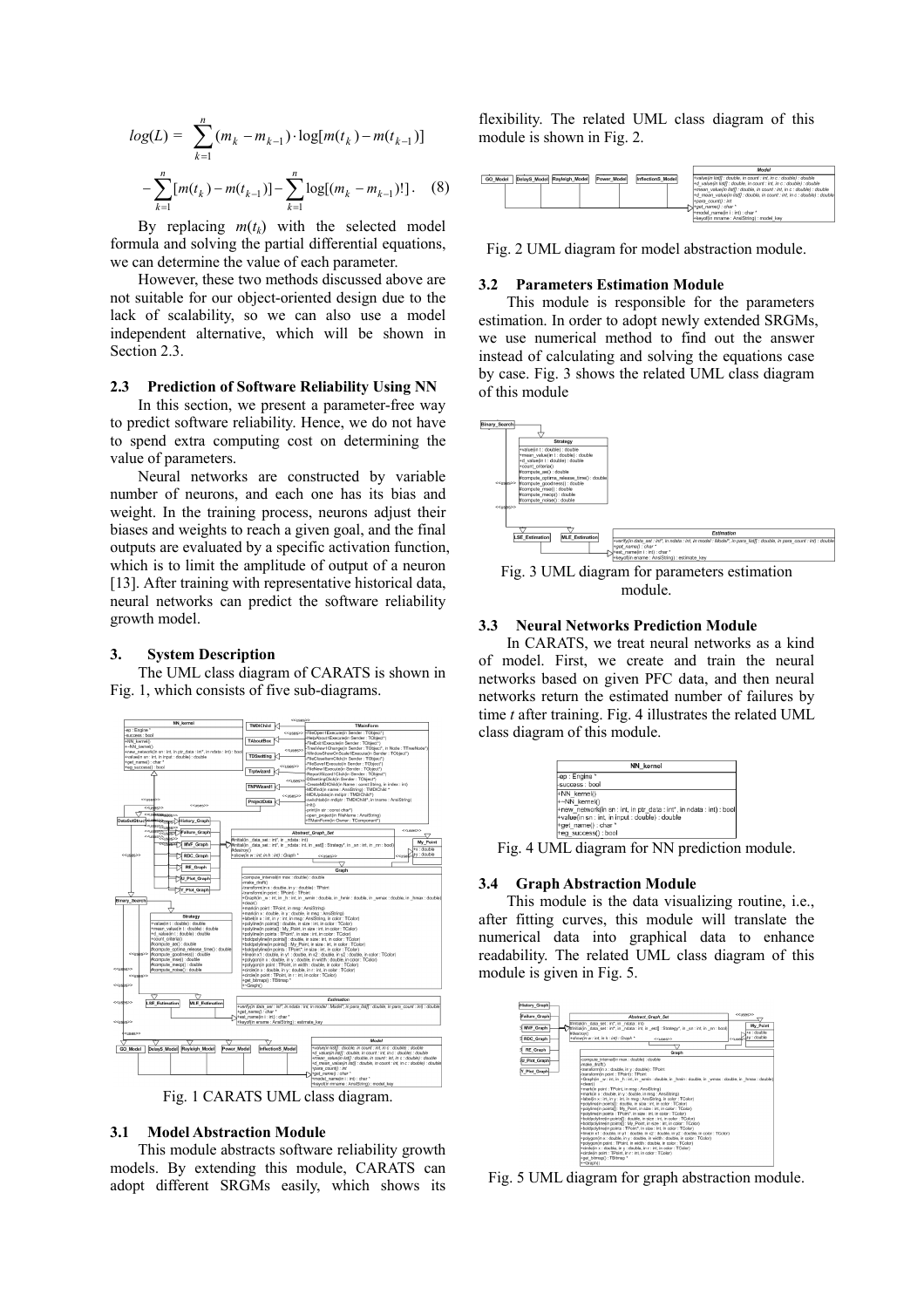# **3.5 User Interface and Internal Data Structure**

A well-designed interface improves usability. These graphical user interfaces help user to communicate with the internal data structure easier. Besides, internal data structure includes some routines that relay the requests to lower layer in order to execute real calculations. Fig. 6 shows the related UML class diagram of this module.



Fig. 6 UML diagram for user interface and internal data structure.

## **4. Function Description and Results**

Figures 7-12 show some execution screenshots and simulation results of CARATS.

## **4.1 New Project Creation**

CARATS supports multiple data sets in a project and each can have different analysis strategies, such as predicting by different models or evaluating model parameters by different estimation methods. Beginners can perform this tool by following the project creation wizard of CARATS. Fig. 7 shows three of seven steps in the project creation wizard.

# **4.2 Overall Picture**

Users can select the desired diagram from the treeview in the left side as shown in Fig. 8.

## **4.3 Viewing and Adjusting Data Set Settings**

After loading data sets and finishing the initial estimation, users can adjust settings by means of the estimation results and read the brief report from the settings dialog as shown in Fig. 9. The "Iterations" in the Fig. 9(c) is the number of iterations that CARATS spent before models being converged. And the rest five are some criteria to evaluate the model performance [1, 9, 10, 12, 14]. Besides, users can also get the optimal release time based on the desired release criteria [9-12, 15].

#### **4.4 Simulation Results**

Fig. 10 shows the cumulative number of failures of Ohba's data set. Fig. 11 shows the performance comparisons based on the parameters estimated by LSE. Each simulation result has its own diagram independently. However, we only consider figures for LSE as illustrations due to the limitation of space.

#### **4.5 Report Generator**

CARATS can generate a very detailed reliability analysis report as shown in Fig. 12, which contains all of the estimation results and figures. Weekly estimations report can be used to verify the reliability growth. All of these report items can be customized.

## **5. Conclusions**

In this paper, we present a user-friendly software reliability assessment tool, CARATS, which can be used to measure a software product through its development process. CARATS is expected to have widely impact due to its abundant functionality. It supports several famous SRGMs and introduces a rarely implemented predicting technology, neural networks. Furthermore, CARATS can also suggest optimal release time based on the desired release criteria. In early days, to analyze and predict software reliability is difficult since integrated assessment tools are very rare. Nowadays, CARATS provides a much more elegant solution for systematic software reliability prediction.

| <b>New Project Wizard</b>                                                          |                                                                                                                                                                                                                                                                                                                                                                                                                      |  |  |  |  |  |  |  |
|------------------------------------------------------------------------------------|----------------------------------------------------------------------------------------------------------------------------------------------------------------------------------------------------------------------------------------------------------------------------------------------------------------------------------------------------------------------------------------------------------------------|--|--|--|--|--|--|--|
|                                                                                    | Step 3: Set data / model parameters<br>Data Parameters-<br>Length:<br>(Time Units)<br>119<br>Durations: 30<br>(Time Units)<br>Model Parameters<br>Bound<br>BF:<br>358<br>$C$ none<br>C.0.85<br>Iteration Limits:<br>2000<br>$C = 0.95$<br>$C$ 0.80<br>Desired Reliability:<br>195<br>$\frac{2}{6}$<br>C.0.90<br>C.0.75<br><- Back<br>Next -><br>Cancel                                                               |  |  |  |  |  |  |  |
|                                                                                    |                                                                                                                                                                                                                                                                                                                                                                                                                      |  |  |  |  |  |  |  |
|                                                                                    | (a)                                                                                                                                                                                                                                                                                                                                                                                                                  |  |  |  |  |  |  |  |
| <b>New Project Wizard</b>                                                          |                                                                                                                                                                                                                                                                                                                                                                                                                      |  |  |  |  |  |  |  |
|                                                                                    | Step 4: Select Models<br>Least Squares Estimation<br>$\nabla$ GO Model<br>Power Model<br><b>▽</b> Rayleigh Model<br>Delay S-shaped Model<br><b>▽</b> Inflection S-shpaed Model<br>Maximum Likelihood Estimation<br>$\nabla$ GO Model<br>F Power Model<br>п.<br>Rayleigh Model<br>Delay S-shaped Model<br>□ Inflection S-shpaed Model<br>Neural Network Estimation<br>V Neural Network Estimation (Model Independent) |  |  |  |  |  |  |  |
|                                                                                    | <- Back<br>Cancel<br>Next $\rightarrow$                                                                                                                                                                                                                                                                                                                                                                              |  |  |  |  |  |  |  |
|                                                                                    | (b)                                                                                                                                                                                                                                                                                                                                                                                                                  |  |  |  |  |  |  |  |
| <b>New Project Wizard</b>                                                          |                                                                                                                                                                                                                                                                                                                                                                                                                      |  |  |  |  |  |  |  |
| Data<br>15<br>▲<br>44<br>66<br>103<br>105<br>110<br>146<br>175<br>179<br>206<br>▾╎ | Step 5: Data Information<br>Data Set Settings<br>[ ohba.dat ]<br>▲<br>Path:<br>D:\homework\Project\project_mdi\ohba.dat<br>Data Length/Duration: 19 / 30<br>[Parameters]<br>RF: 358<br>Iteration Limit: 2000<br>Desired Reliability: 95%<br>Bound: 0.95<br>▼∣                                                                                                                                                        |  |  |  |  |  |  |  |

(c) Fig. 7 Project Creation Wizard

Next

Cancel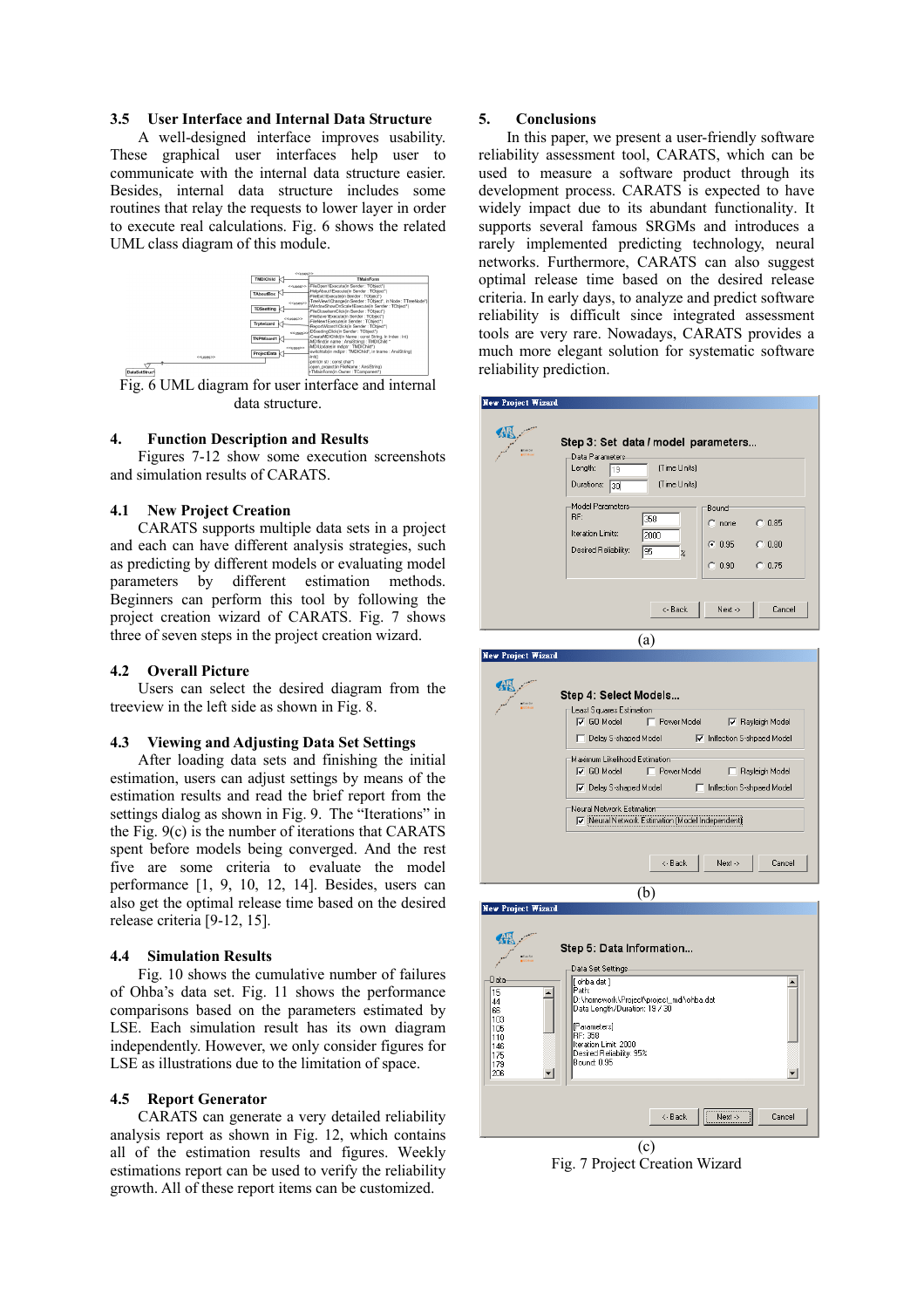

Fig. 8 Execution screenshot.



(c) Brief reports for selected data set. Fig. 9 Viewing and adjusting settings.



Fig. 10 Cumulative number of failures for Ohba's data set.



(a) Mean Value Function (LSE/All Models).



(b) Relative Error (LSE/All Models).



(c) Failure Rate (LSE/All Models).



(d) U plot (LSE/All Models).



(e) Y plot (LSE/All Models). Fig. 11 Simulation results for Ohba's data set.